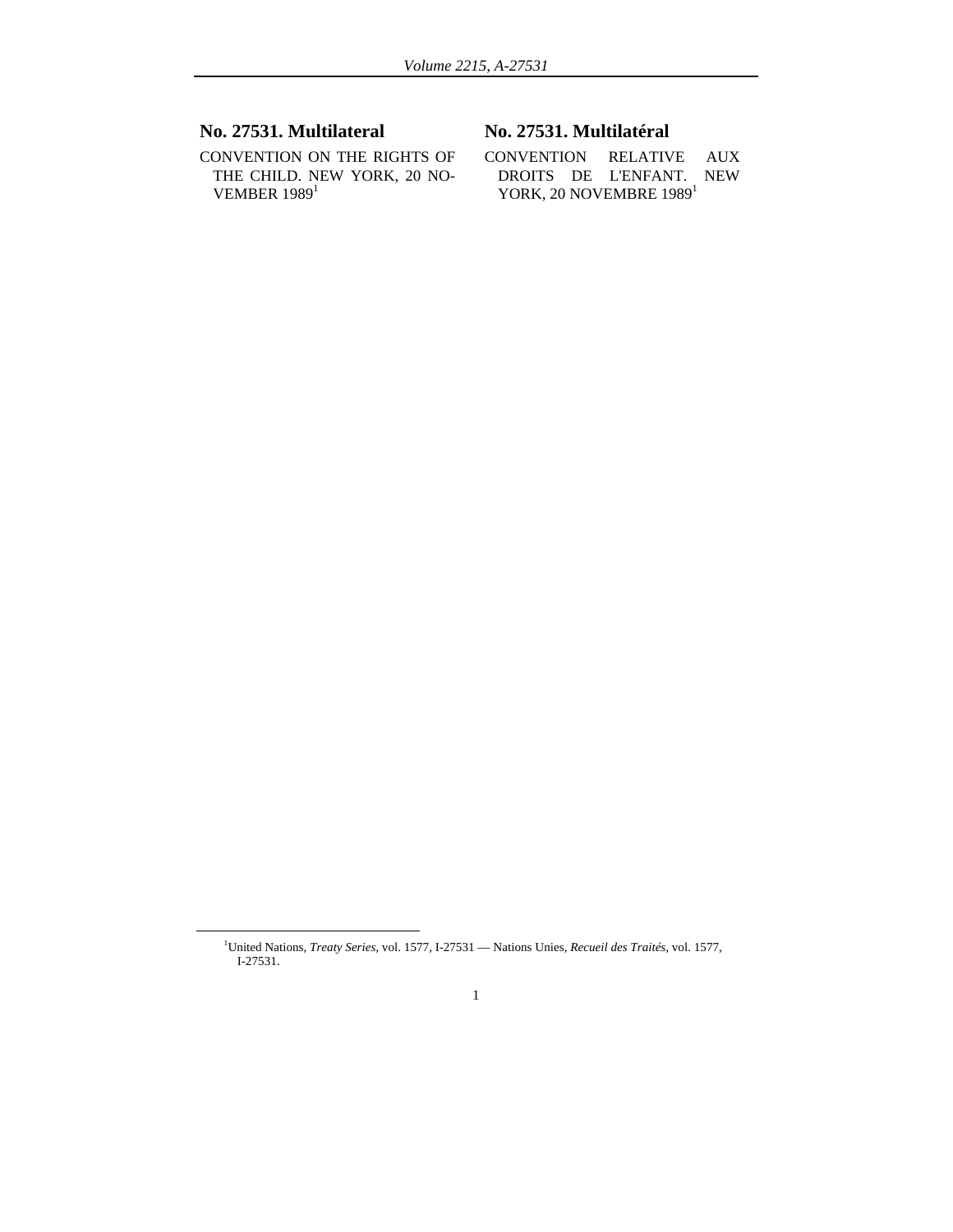OPTIONAL PROTOCOL TO THE CONVEN-TION ON THE RIGHTS OF THE CHILD ON THE SALE OF CHILDREN, CHILD PROSTI-TUTION AND CHILD PORNOGRAPHY. NEW YORK, 25 MAY 2000<sup>2</sup>

### *ACCESSION ADHESION*

*Deposit of instrument with the Secretary-General of the United Nations: 15 May 2003* 

- *Registration with the Secretariat of the United Nations: ex officio, 15 May 2003*
- *RATIFICATION RATIFICATION*

### **Portugal Portugal**

- *Deposit of instrument with the Secretary-General of the United Nations: 16 May 2003*
- 
- *Registration with the Secretariat of the United Nations: ex officio, 16 May 2003*

PROTOCOLE FACULTATIF À LA CONVEN-TION RELATIVE AUX DROITS DE L'EN-FANT, CONCERNANT LA VENTE D'EN-FANTS, LA PROSTITUTION DES ENFANTS ET LA PORNOGRAPHIE METTANT EN SCÈNE DES ENFANTS. NEW YORK, 25  $MAI$  2000<sup>2</sup>

### **Syrian Arab Republic République arabe syrienne**

- *Dépôt de l'instrument auprès du Secrétaire général de l'Organisation des Nations Unies : 15 mai 2003*
- *Date of effect: 15 June 2003 Date de prise d'effet : 15 juin 2003* 
	- *Enregistrement auprès du Secrétariat des Nations Unies : d'office, 15 mai 2003*

*Dépôt de l'instrument auprès du Secrétaire général de l'Organisation des Nations Unies : 16 mai 2003* 

*Date of effect: 16 June 2003 Date de prise d'effet : 16 juin 2003* 

*Enregistrement auprès du Secrétariat des Nations Unies : d'office, 16 mai 2003* 

 $\overline{2}$ United Nations, *Treaty Series,* vol. 2171, A-27531 — Nations Unies, *Recueil des Traités,* vol. 2171, A-27531.